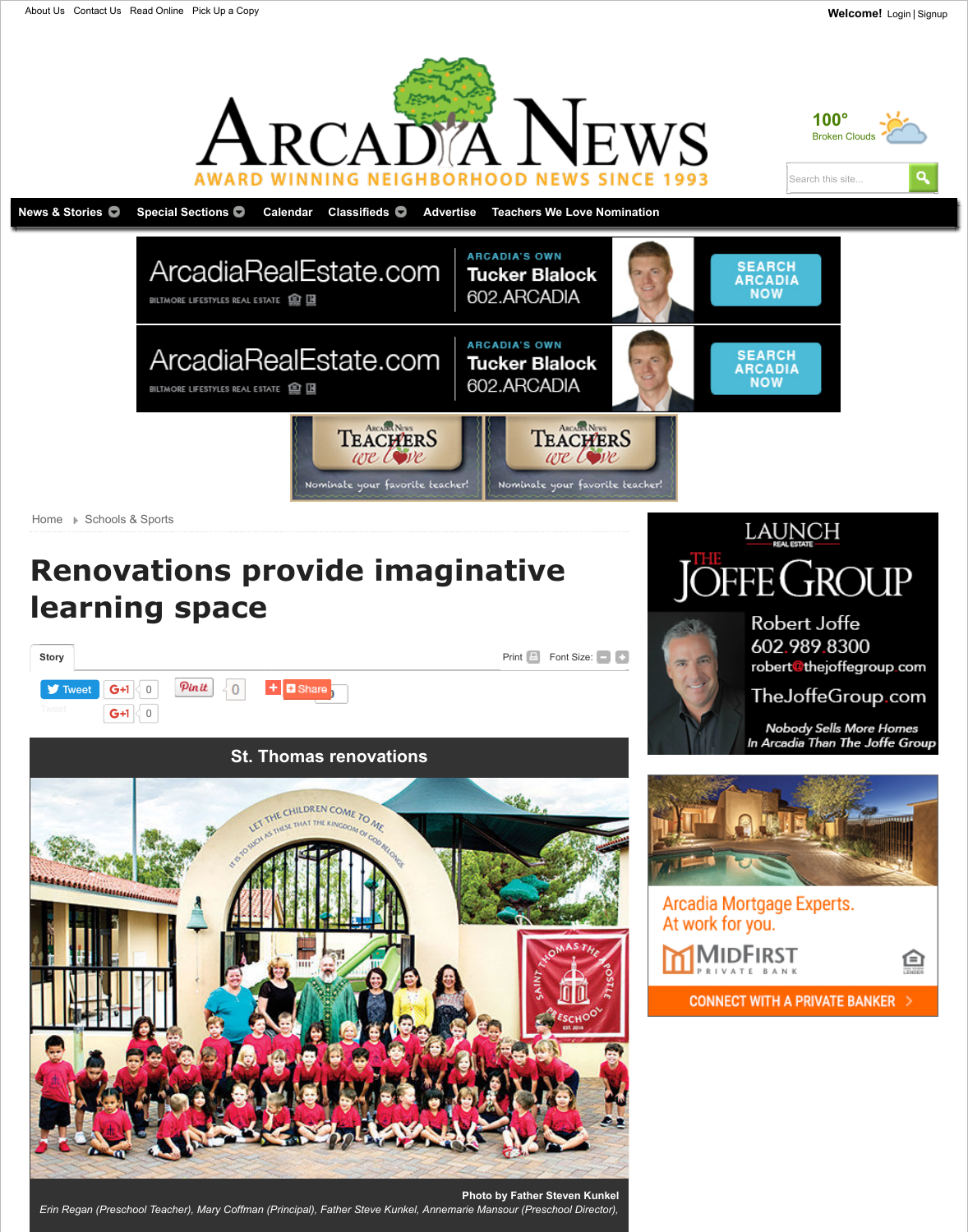family moved here and she calls it a "welcoming and embracing community."

Mansour said she is a strong believer in play-based preschool and teaching to the developmental level of a c She has structured the curriculum around this philosophy.

For parents like Cooney, who have children of multiple ages in school, the new 3-year-old program will now a her to have all of her kids on the same campus.

"It's great to be able to offer this to the community and the St. Thomas family," she said. "It's just going to mal campus even better."

For more info visit: staphxschool.org.



Posted in Schools & Sports on *Thursday, September 1, 2016 12:00 am.*

# Sponsored Content



What Marcia Brady Looks Like Now Is Jaw-Dropping GridRead



Doctor: How to Remove Dark Spots at home[Watch Video] Live Healthy Journal



How To Pay Off Your House At A Furious Pace If You Owe Less LowerMyBills.com



6 Reasons Warby Parker is Changing The Way People Warby Parker

Recommended by **Qutbr** 

# Promoted Stories **Trending Now**

[Big Chill A](https://twitter.com/intent/tweet?ref_src=twsrc%5Etfw&related=ArcadiaDaily%2Ctownnews&text=Renovations%20provide%20imaginative%20learning%20space&tw_p=tweetbutton&url=http%3A%2F%2Fwww.arcadianews.com%2Fschools_and_sports%2Frenovations-provide-imaginative-learning-space%2Farticle_465fd9de-6e23-11e6-a2d8-e318de282281.html%23.V89QwKMsWRM.twitter&via=ArcadiaDaily)ppliances O[oze Ce](javascript:void(0))lebrity [Cool](http://www.arcadianews.com/content/tncms/live/#) [Fox B](http://twitter.com/share)usiness Features

• Academic standouts win Mr. and Ms. Olyn awards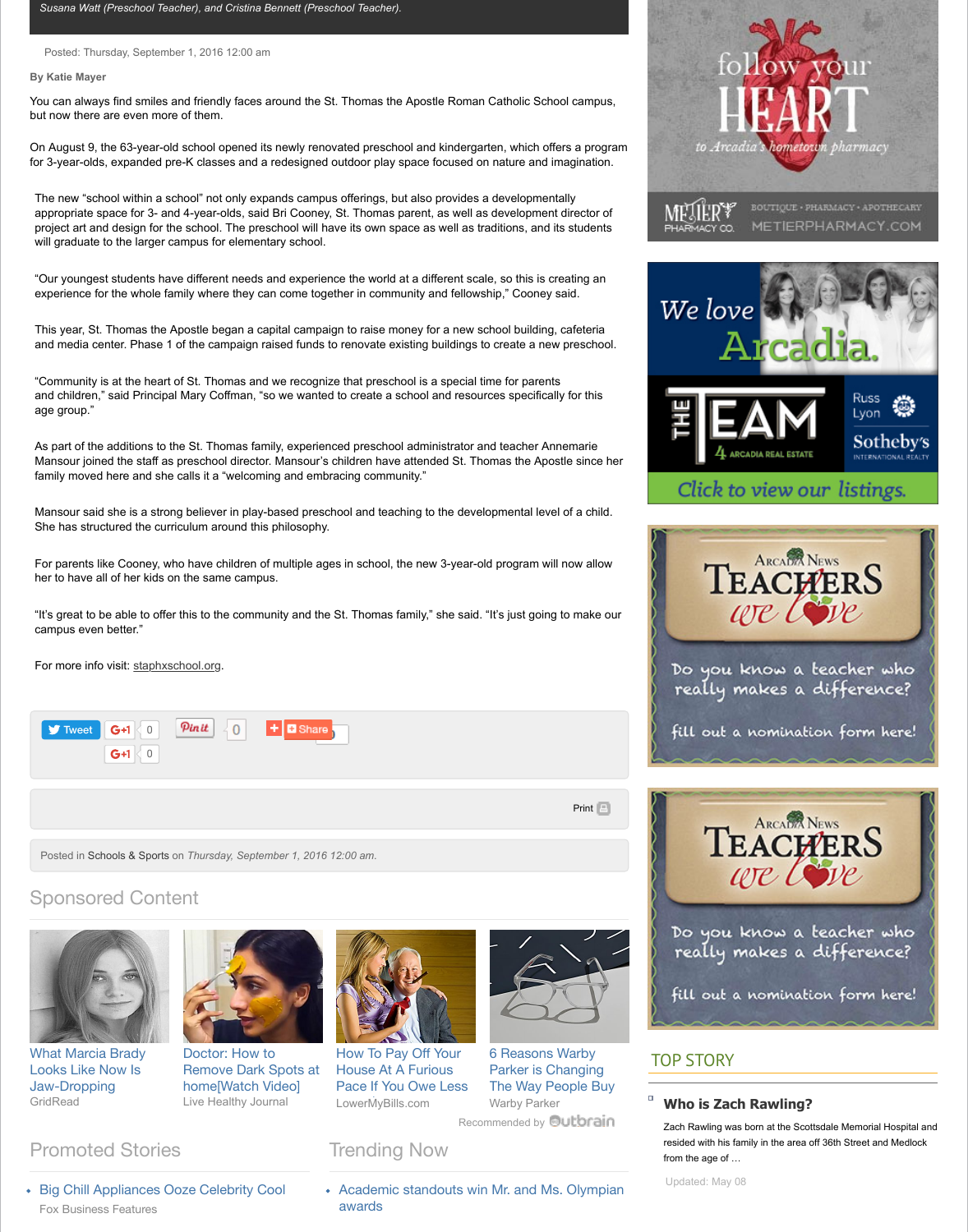### **[Have a Dog Insurance ? If not, rea](http://trending.womensforum.com/binge-worthy-and-re-watch-netflix-shows/?utm_source=Outbrain&utm_medium=cpc&utm_term=5414273&utm_content=50539774&utm_campaign=Outbrain_BWSN)d [why you need it](http://www.arcadianews.com/local_news_and_features/now_what/retirement-now-what-national-grandparents-day-connecting-generations/article_72997754-6e22-11e6-9ca4-8778bffdd279.html)**

**EveryOneLovesDogs.Com**

#### **[Protect Your Home By Thinking Lik](https://smiledirectclub.com/?utm_source=outbrain&utm_medium=display&utm_campaign=outbraincontent-home&utm_term=5414273)e A Burglar**

**SimpliSafe**

Sponsored Links by Tabo

#### **Trustworthy Credit Card Gets Rid of Debt with 0% I[ntro APR](http://www.outbrain.com/what-is/default/en)**

**NerdWallet**

#### **[The Most Popular Baby Name Of Every Year Since 1915](https://cat.sv.us.criteo.com/delivery/ck.php?cppv=1&cpp=OAE%2F1HxYcTM1dk9zR3BvcjBWTDZ2V09kcnpabGg5SFdFQnFrdmFiT3VtYlMyeVVnQXFuVEk4NHRvdXZiRjdzS2hvckhBMzdONWxIRUtKU2dLTkdhUFNRNmtZNWZSUFhNMnhYbERGTkJUeUVHeGNDRFd6dUxQU2VDejd3ZG41c2hyQmxRdHNVQ09YMk9teVdOeDJNMVRPUysyUHI3Z0M5enpXd2hvb1o1NG8yTmMzNU9LLzI2L0tLWXc4ajIxZ2REYVhtbUlldTN3K3RtR2pkT3RBZC80cXNYd015djFUMnlRZS9PT2hROStaQmkxTmFaM0IvNmRmeE1UV2Rhd09PMEhTTElnTmxmSnZ0YWk3T3Iwa0xTaWQ1WnZMdVhrT211TDVKNHJpNElHUENrNkc4Q0dsWW0zTkJIZ2VlOTNjUi9PMW40bXw%3D&maxdest=http%3A%2F%2Fwww.yoox.com%2FUS%2F45302078%2Fitem%3Fdept%3Dwomen%26tp%3D114023%26utm_source%3Dcriteo_us%26utm_medium%3Dretargeting%26utm_campaign%3Dyoox_us%26utm_content%3Ddormant_prospect_test&utm_source=taboola&utm_medium=referral)**

**MooseRoots — By Graphiq**

# **[Having 1 Of These 5 Credit Cards Means You Have Excellent Credit](https://ad.atdmt.com/c/go;p=11252201315549;ev.a=1;idfa=;idfa_lat=;aaid=;aaid_lat=;cache=?ad_image=http%3A%2F%2Fcdn.taboolasyndication.com%2Flibtrc%2Fstatic%2Fthumbnails%2F7352b83bb011d367aa0fa8ffa4c4b7fc.jpg&ad_title=Why+This+Razor+Is+Expected+To+Have+A+Massive+2017&site_id=townnews-arcadianews)**

**CreditCards.org**

### **[Buckle Up: 10 Crazy Driving Laws from Around the World!](http://www.everyonelovesdogs.com/care/have-dog-insurance-if-not-read/?utm_source=taboola&utm_medium=referral)**

**rmautobuzz**